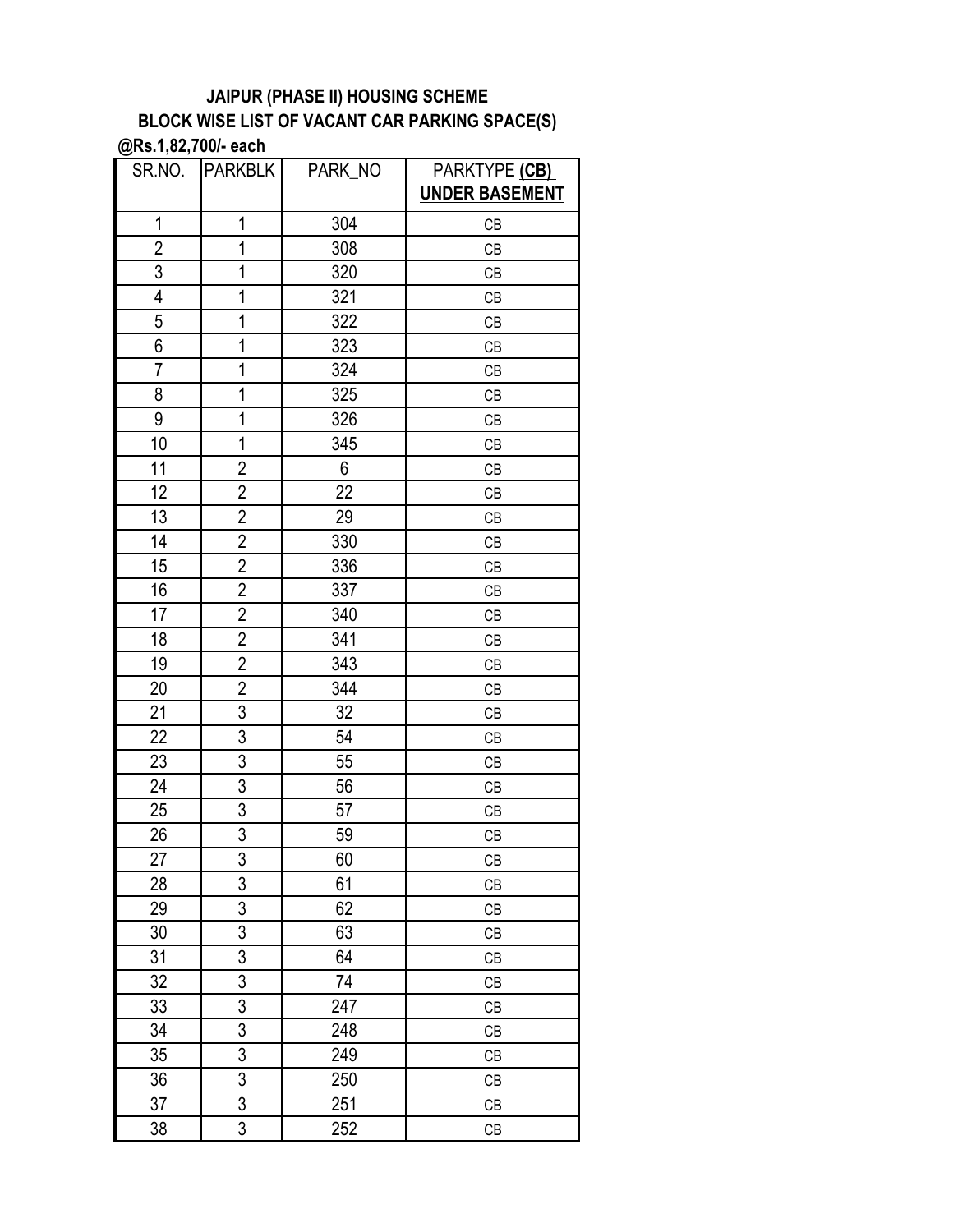| SR.NO. | <b>PARKBLK</b> | PARK_NO | PARKTYPE (CB)<br><b>UNDER BASEMENT</b> |
|--------|----------------|---------|----------------------------------------|
| 39     | 3              | 253     | CB                                     |
| 40     | $\overline{3}$ | 254     | CB                                     |
| 41     | $\overline{3}$ | 255     | CB                                     |
| 42     | 4              | 71      | CB                                     |
| 43     | 4              | 72      | CB                                     |
| 44     | 4              | 79      | CB                                     |
| 45     | 4              | 81      | CB                                     |
| 46     | 4              | 83      | CB                                     |
| 47     | $\overline{4}$ | 84      | CB                                     |
| 48     | 4              | 85      | CB                                     |
| 49     | 4              | 86      | CB                                     |
| 50     | 4              | 87      | CB                                     |
| 51     | 4              | 88      | CB                                     |
| 52     | 4              | 89      | CB                                     |
| 53     | 4              | 90      | CB                                     |
| 54     | 4              | 91      | CB                                     |
| 55     | 4              | 92      | CB                                     |
| 56     | 4              | 93      | CB                                     |
| 57     | 4              | 94      | CB                                     |
| 58     | 4              | 200     | CB                                     |
| 59     | 4              | 201     | CB                                     |
| 60     | 4              | 202     | СB                                     |
| 61     | 4              | 203     | CB                                     |
| 62     | 4              | 204     | CB                                     |
| 63     | 4              | 205     | CB                                     |
| 64     | 4              | 206     | CB                                     |
| 65     | 4              | 207     | CB                                     |
| 66     | 4              | 256     | СB                                     |
| 67     | 4              | 257     | CB                                     |
| 68     | 4              | 258     | CB                                     |
| 69     | 4              | 259     | CB                                     |
| 70     | 5              | 98      | CB                                     |
| 71     | 5              | 101     | CB                                     |
| 72     | $\overline{5}$ | 107     | CB                                     |
| 73     | 5              | 108     | CB                                     |
| 74     | 5              | 109     | CB                                     |
| 75     | 5              | 110     | CB                                     |
| 76     | 5              | 111     | CB                                     |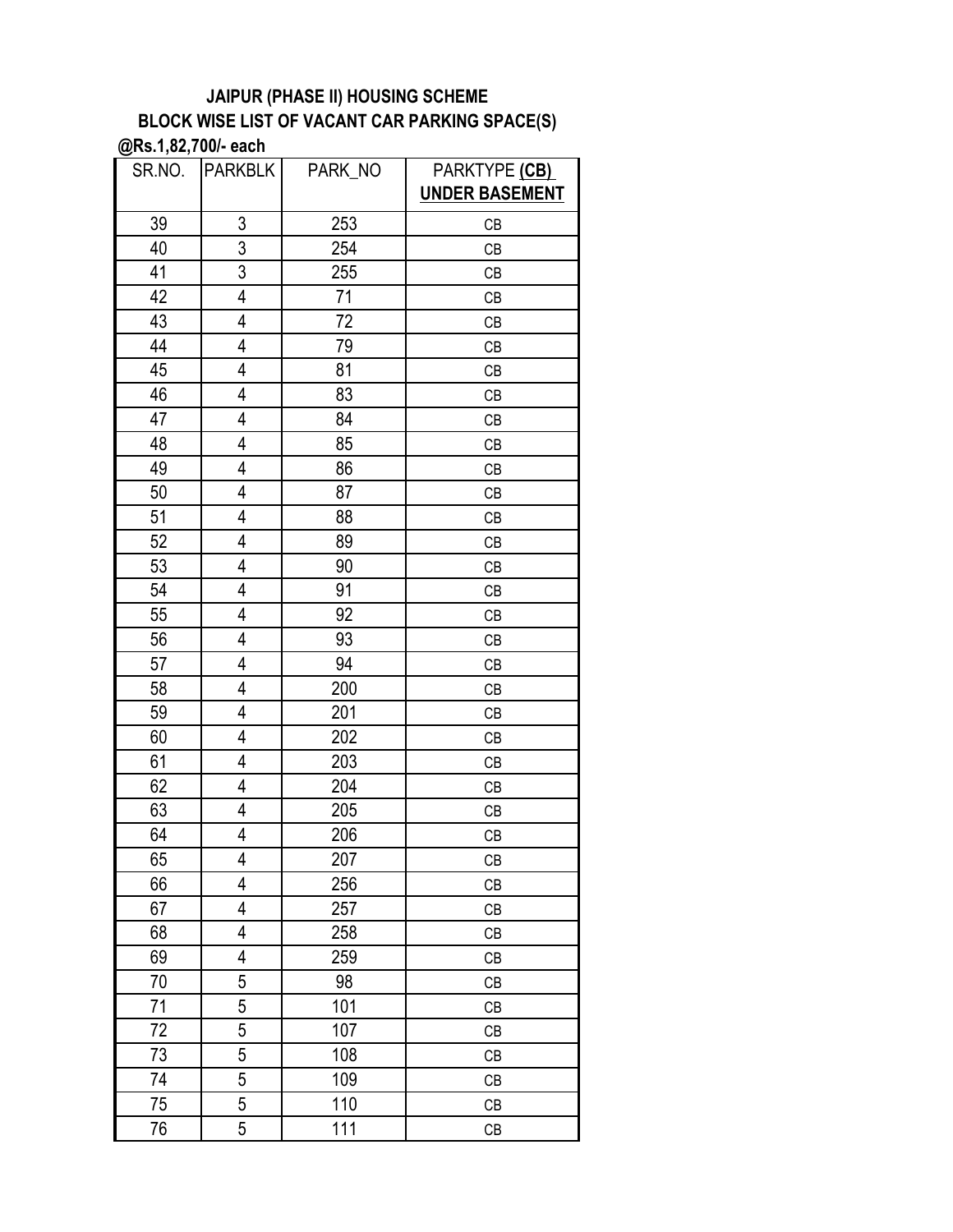| SR.NO. | <b>PARKBLK</b> | PARK_NO | PARKTYPE (CB)<br><b>UNDER BASEMENT</b> |
|--------|----------------|---------|----------------------------------------|
|        |                |         |                                        |
| 77     | 5              | 112     | CB                                     |
| 78     | 5              | 113     | CB                                     |
| 79     | 5              | 114     | CB                                     |
| 80     | 5              | 115     | CB                                     |
| 81     | 5              | 119     | CB                                     |
| 82     | 5              | 120     | CB                                     |
| 83     | 5              | 124     | CB                                     |
| 84     | 5              | 127     | CB                                     |
| 85     | $\overline{5}$ | 128     | CB                                     |
| 86     | 5              | 167     | CB                                     |
| 87     | 5              | 168     | CB                                     |
| 88     | 5              | 169     | CB                                     |
| 89     | $\overline{5}$ | 170     | CB                                     |
| 90     | 5              | 171     | CB                                     |
| 91     | 5              | 172     | CB                                     |
| 92     | 5              | 173     | CB                                     |
| 93     | $\overline{5}$ | 174     | CB                                     |
| 94     | 5              | 175     | CB                                     |
| 95     | 5              | 176     | CB                                     |
| 96     | 6              | 130     | CB                                     |
| 97     | 6              | 131     | CB                                     |
| 98     | 6              | 136     | CB                                     |
| 99     | 6              | 137     | CB                                     |
| 100    | 6              | 138     | CB                                     |
| 101    | 6              | 139     | CB                                     |
| 102    | 6              | 140     | CB                                     |
| 103    | 6              | 141     | CB                                     |
| 104    | 6              | 142     | CB                                     |
| 105    | 6              | 143     | CB                                     |
| 106    | 6              | 144     | CB                                     |
| 107    | 6              | 145     | CB                                     |
| 108    | 6              | 162     | CB                                     |
| 109    | 6              | 163     | CB                                     |
| 110    | 6              | 164     | CB                                     |
| 111    | 6              | 165     | CB                                     |
| 112    | 6              | 166     | CB                                     |
| 113    | 6              | 177     | CB                                     |
| 114    | 6              | 178     | CB                                     |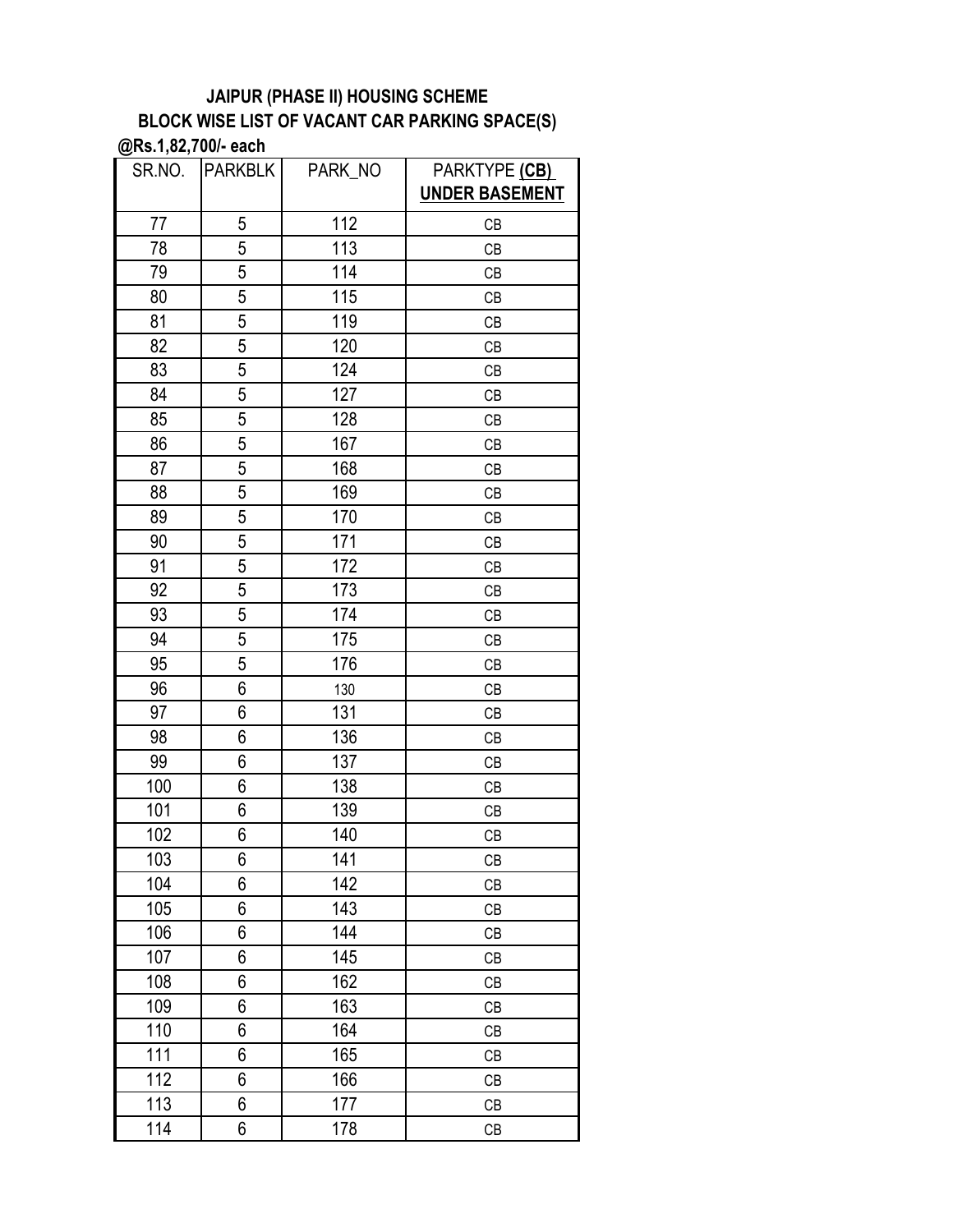| SR.NO. | <b>PARKBLK</b> | PARK NO | PARKTYPE (CB)<br><b>UNDER BASEMENT</b> |
|--------|----------------|---------|----------------------------------------|
| 115    | 6              | 179     | CB                                     |
| 116    | 6              | 180     | CB                                     |
| 117    | 6              | 181     | CB                                     |
| 118    | 6              | 196     | CB                                     |
| 119    | 6              | 197     | CB                                     |
| 120    | 6              | 198     | CB                                     |
| 121    | 6              | 199     | CB                                     |
| 122    | $\overline{7}$ | 160     | CB                                     |
| 123    | $\overline{7}$ | 161     | CB                                     |
| 124    | $\overline{7}$ | 185     | CB                                     |
| 125    | $\overline{7}$ | 186     | CB                                     |
| 126    | $\overline{7}$ | 187     | CB                                     |
| 127    | $\overline{7}$ | 188     | CB                                     |
| 128    | $\overline{7}$ | 189     | CB                                     |
| 129    | $\overline{7}$ | 190     | CB                                     |
| 130    | $\overline{7}$ | 191     | CB                                     |
| 131    | $\overline{7}$ | 192     | CB                                     |
| 132    | $\overline{7}$ | 193     | CB                                     |
| 133    | $\overline{7}$ | 194     | CB                                     |
| 134    | $\overline{7}$ | 195     | CB                                     |
| 135    | $\overline{7}$ | 211     | CB                                     |
| 136    | $\overline{7}$ | 212     | CB                                     |
| 137    | $\overline{7}$ | 213     | CB                                     |
| 138    | $\overline{7}$ | 214     | CB                                     |
| 139    | $\overline{7}$ | 215     | CB                                     |
| 140    | $\overline{7}$ | 217     | CB                                     |
| 141    | ſ              | 218     | CB                                     |
| 142    | $\overline{7}$ | 219     | CB                                     |
| 143    | 7              | 220     | CB                                     |
| 144    | 8              | 210     | CB                                     |
| 145    | 8              | 224     | CB                                     |
| 146    | 8              | 225     | CB                                     |
| 147    | 8              | 226     | СB                                     |
| 148    | 8              | 227     | CB                                     |
| 149    | 8              | 228     | СB                                     |
| 150    | 8              | 246     | CB                                     |
| 151    | 8              | 265     | CB                                     |
| 152    | 8              | 266     | СB                                     |